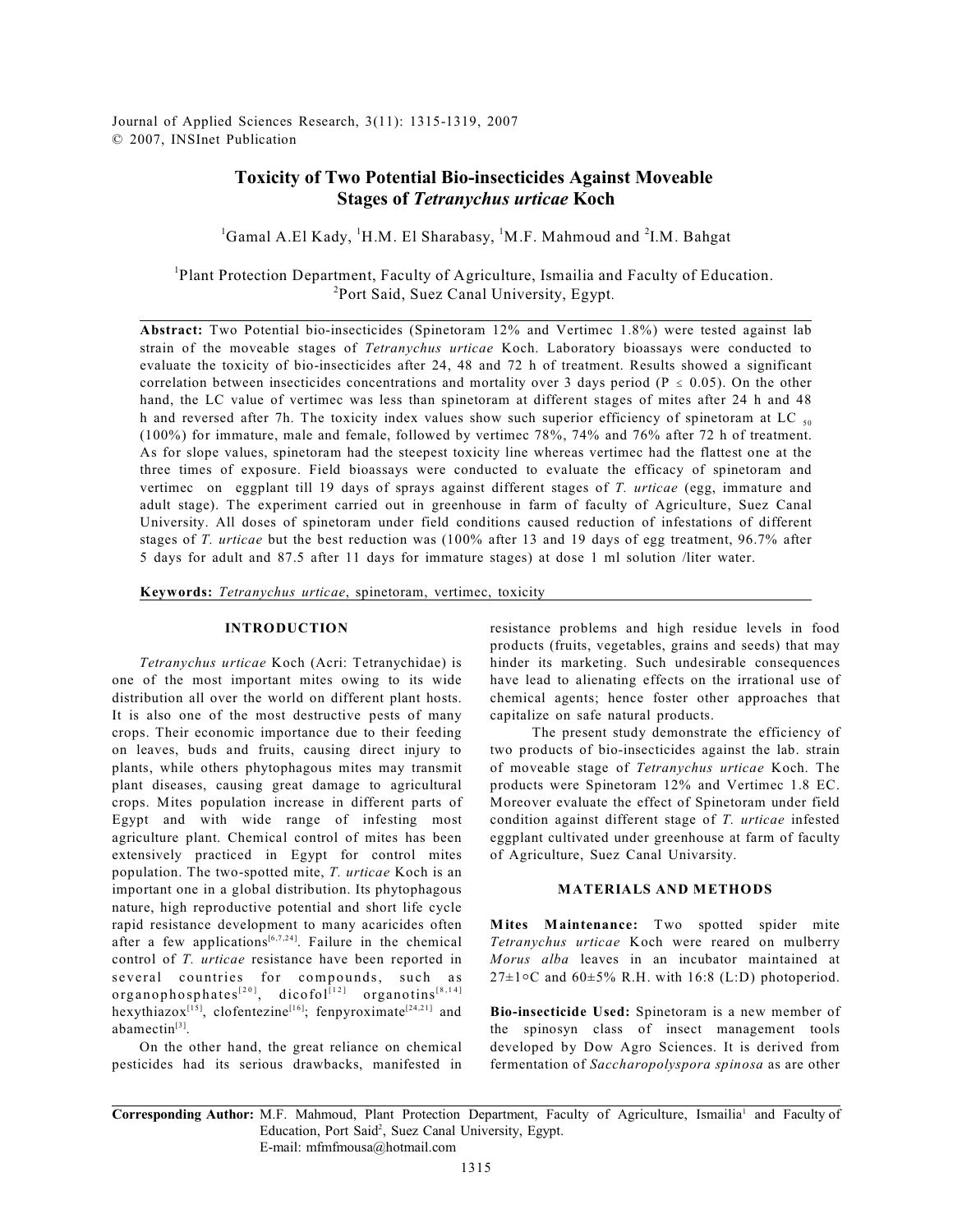spinosyns, but fermentation is followed by chemical modification to create the unique active ingredient in spinetoram.

Vertimec or Abamectin is an Acaricide/ Insecticide that is used for the control of mites and insects on number of crops. Molecular formula:  $C_{48}$  H<sub>72</sub> O<sub>14</sub> (avermectin B<sub>1a</sub> + C<sub>47</sub> H<sub>70</sub> O<sub>14</sub> (avermectin B<sub>1b)</sub>

**Laboratory Bioassay:** Serial concentration of Spinetoram 12% EC (2.5, 5, 10, 15, 20 and 25 ppm) and Vertimec 1.8 EC (5, 7.5, 10, 12.5, 15 and 20 ppm) were prepared. Leaf disks (22 mm diam.) were cut and dipped in the different concentrations for 30 second and left to dry. The leaf disk was kept fresh by placing it on a piece of wet cotton in a Petri dish. Approximately 30 moveable stage of *T. urticae* (immature, male and female) were transferred by means of a fine soft brush to the each disk. All Petri dishes were incubated at  $27 \pm 1$ °C and  $60 \pm 5\%$  R.H and three dishes were used for each treatment.

The cumulative mortality data were corrected by Abbott's formula $^{[1]}$  and subjected to probit analysis according to Finney<sup>[13]</sup>. The values of  $LC_{10}$ ,  $LC_{20}$ ,  $LC_{50}$ ,  $LC_{\text{on}}$  and slope of the two bio-insecticides at different stages of mites were calculated.

**Field Bioassays:** Three doses of spinetoram (1, 0.83 and 0.67 ml of solution added to 1 liter of water i.e., 120, 100 and 80 ppm) were used against *T. urticae* in eggplant. Water with spinetoram dose recovered 16  $m<sup>2</sup>$  of eggplant cultivated under greenhouse in the farm of Faculty of Agriculture, Suez Canal University from 26 of March till 17 of April 2007. The leaf samples had been taken regularly in the next day of spray and each two days till 19 days. A sample of 10 leaves was picked up from each replicate; the leaves were examined by using a stereomicroscope. The live moving stages were counted on each leaf. The average number of mites in treated and untreated leaves was calculated and the reduction of infestation was calculated by the equation of Henerson and  $Tilton<sup>[17]</sup>$ .

**Statistical Analysis:** The results under laboratory condition were subjected to statistical analysis to evaluate the relative efficiency of the tested pesticides against immature, male and female stage. Abbot's formula<sup>[1]</sup> was used to get corrections for natural mortality. The toxicity lines were statistically analyzed according to the Finney $[13]$ . Toxicity index =  $LC_{50}$  of Spinetoram /  $LC_{50}$  of Vertimec Henderson and Tilton equation $[17]$ , Reduction of infestation =  $(1 - AxB / CxD X100)$ 

Where the average number in untreated plot; A: before - C: after treatment, where the average number in treated plot; B: after - D: before treatment.

#### **RESULTS AND DISCUSSIONS**

Data presented in Table 1, 2 and 3 show that the effectiveness of Spinetoram and Vertimec against moveable stages of the two–spotted spider mites *T. urticae* Koch after 24, 48 and 72h of treatment at  $(LC_{10}, LC_{20}, LC_{50}, LC_{90}$  and slope).

Results indicated that the female stage of *T. urticae* was more susceptible than male and immature stages at different rates of LC and the both bioinsecticides.  $LC_{50}$  value of Vertimec in female and male was low compare with  $LC_{50}$  in Spinetoram after 24h and 48h but after 72h of treatment  $LC_{50}$  of Vertimec was higher than Spinetoram (and 5.26, 5.09 and 3.94, 3.89) for male and female respectively. The  $LC_{90}$  showed high value in Spinetoram compare with Vertimec in all time of test and decreased with time of the test.

As for slope values, spinetoram had the steepest toxicity line whereas vertimec had the flattest one at the three times of exposure.

The comparative toxicity after 72h of treatment indicated that the Spinetoram was more sensitive than Vertimec; that is differed after 24h and 48h of treatment.

 $\text{Ali}^{[11]}$  reported that the concentration of spinosad produced 50% of mortality  $(LC_{50})$  for egg, larva, nymph, female and male adults was 11.681, 6.850, 3.447, 12.404 and 3.944 ppm respectively. It's well Known that spinosad is highly toxic to mites compared with other aquatic organisms such as rainbow trout fish (30 ppm), carp fish (5 ppm), Daphnia magna (9.7 ppm) and grass shrimp (9.8 ppm) as reported by smith and Grothe<sup>[23]</sup>, Weinberg *et al.*<sup>[25]</sup> and Bert *et al.*<sup>[4]</sup>. Spinosad still represents a reduced acute risk to fish species. Also spinosad is 1.000 to 10.000 time less toxic to fish than many synthetic insecticides such as pyrethroids. Moreover, spinosad is only slightly to moderately toxic to most aquatic invertebrates and is at least 2 to 5 times less toxic than most synthetic alternatives  $[5,18,19,26]$ . Spinosad demonstrates low mammalian and environmental toxicity with reduced risk to humans and other forms of wildlife comparable to traditional biological insecticides $[4]$ . The low toxicity of spinosad toward beneficial allows it to be incorporated into most integrated pest management (IPM) programs that heavily rely on predators and parasitoids.

**Field Application:** Three rats of Spinetoram (1, 0.83 and 0.67 ml of solution added to 1 liter of water i.e., 120, 100 and 80 ppm) were used against *T. urticae* on eggplant cultivated under greenhouse in farm of Faculty of Agriculture. Data presented in Fig. 1 indicated that the bio-insecticide Spinetoram under field condition caused reduction of infestation toward all stages tested of *T. urticae*. The highest reduction of infestation was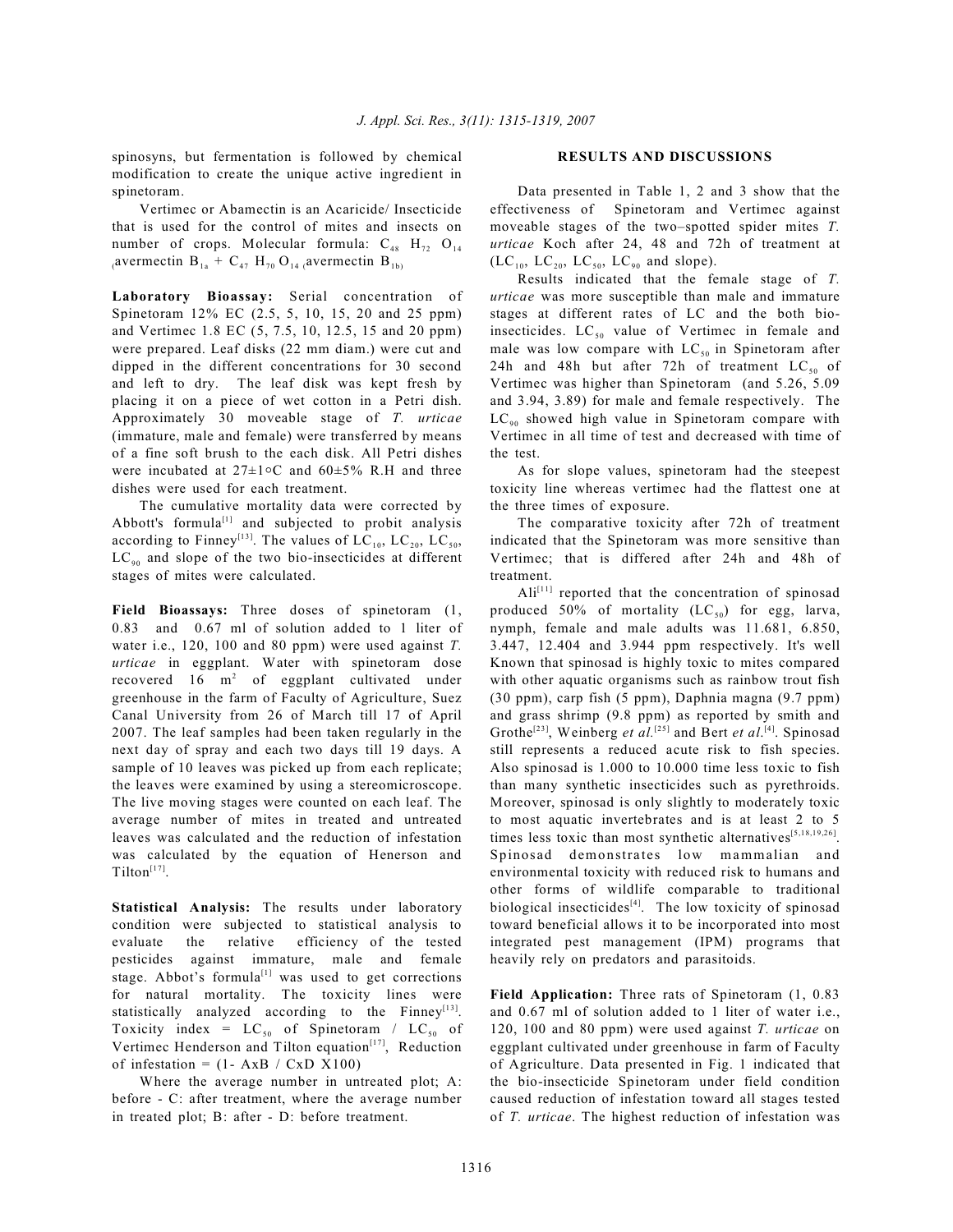| Toxicity parameter             | Spinetoram 12%    |                   |                  | Vertimec 1.8%     |                   |                   |
|--------------------------------|-------------------|-------------------|------------------|-------------------|-------------------|-------------------|
|                                | Immature          | Male              | Female           | Immature          | Male              | Female            |
| $LC_{10}$                      | 1.460             | 0.937             | 1.674            | 2.513             | 2.560             | 1.739             |
|                                | $(0.61 - 3.53)$   | $(0.24 - 3.65)$   | $(0.85 - 3.29)$  | $(1.01-6.27)$     | $(1.35 - 4.85)$   | $(0.69 - 4.40)$   |
| $LC_{20}$                      | 3.026             | 2.460             | 3.023            | 4.635             | 3.970             | 2.925             |
|                                | $(1.65 - 5.56)$   | $(1.02 - 5.94)$   | $(1.84 - 4.96)$  | $(2.61 - 8.23)$   | $(2.51-6.29)$     | $(1.49 - 5.75)$   |
| $LC_{50}$                      | 12.317            | 15.789            | 9.44             | 15.065            | 9.238             | 7.966             |
|                                | $(8.9 - 17.05)$   | $(9.86 - 25.27)$  | $(7.25 - 12.3)$  | $(10.87 - 20.88)$ | $(7.58 - 11.26)$  | $(6.14 - 10.34)$  |
| $LC_{90}$                      | 103.911           | 265.989           | 53.252           | 90.314            | 33.333            | 36.496            |
|                                | $(38.03 - 283.9)$ | $(44.7 - 1581.5)$ | $(28.42 - 99.8)$ | $(24.92 - 327.3)$ | $(19.47 - 57.67)$ | $(18.55 - 71.82)$ |
| Slope                          | 5.231             | 8.948             | 3.828            | 4.013             | 2.706             | 3.258             |
| Alpha $(0.05)$<br>CHI2 $(X^2)$ | 2.73<9.5(4,0.05)  | 1.79<9.5(4,0.05)  | 1.62<9.5(4,0.05) | 0.18<9.5(4,0.05)  | 0.44<9.5(4,0.05)  | 0.17<9.5(4,0.05)  |

## *J. Appl. Sci. Res., 3(11): 1315-1319, 2007*

**Table 1:** Toxicity of two potential bio-insecticides against moveable stages of *Tetranychus urticae* after 24 hours of treatement

**Table 2:** Toxicity of two potential bio-insecticides against moveable stages of *Tetranychus urticae* after 48 hours of treatment

| Toxicity parameter             | Spinetoram 12%   |                  |                  | Vertimec 1.8%     |                  |                   |
|--------------------------------|------------------|------------------|------------------|-------------------|------------------|-------------------|
|                                | Immature         | Male             | Female           | Immature          | Male             | Female            |
| $LC_{10}$                      | 0.858            | 0.457            | 0.457            | 2.530             | 2.142            | 1.505             |
|                                | $(0.3 - 2.48)$   | $(0.08 - 2.57)$  | $(0.08 - 2.57)$  | $(1.41 - 4.54)$   | $(1.1 - 4.17)$   | $(0.6 - 3.8)$     |
| $LC_{20}$                      | 1.813            | 1.251            | 1.251            | 3.760             | 3.224            | 2.409             |
|                                | $(0.84 - 3.92)$  | $(0.38 - 4.17)$  | $(0.38 - 4.17)$  | $(2.43 - 5.81)$   | $(1.95 - 5.34)$  | $(1.19-4.89)$     |
| $LC_{50}$                      | 7.662            | 8.682            | 8.682            | 8.065             | 7.09             | 5.957             |
|                                | $(5.45 - 10.78)$ | $(5.61-13.43)$   | $(5.61-13.43)$   | $(6.62 - 9.83)$   | $(5.62 - 8.94)$  | $(4.32 - 37.62)$  |
| $LC_{\alpha}$                  | 68.450           | 164.808          | 164.808          | 25.711            | 23.473           | 23.581            |
|                                | $(28.5 - 164.2)$ | $(33.7 - 805.4)$ | $(33.7 - 805.4)$ | $(17.01 - 38.87)$ | $(15.7 - 35.1)$  | $(14.78 - 37.62)$ |
| Slope                          | 5.469            | 9.815            | 9.815            | 2.459             | 2.532            | 2.908             |
| Alpha $(0.05)$<br>CHI2 $(X^2)$ | 3.78<9.5(4,0.05) | 2.19<9.5(4,0.05) | 2.19<9.5(4,0.05) | 2.43<9.5(4,0.05)  | 1.03<9.5(4,0.05) | 0.52<9.5(4,0.05)  |

**Table 3:** Toxicity of two Potential bio-insecticides against moveable stages of *Tetranychus urticae* after 72 hours of treatment

| Toxicity parameter             | Spinetoram 12%  |                     |                  | Vertimec 1.8%     |                  |                  |  |
|--------------------------------|-----------------|---------------------|------------------|-------------------|------------------|------------------|--|
|                                | Immature        | Male                | Female           | Immature          | Male             | Female           |  |
| $LC_{10}$                      | 0.613           | 0.249               | 0.833            | 1.885             | 1.671            | 1.876            |  |
|                                | $(0.2 - 1.87)$  | $(0.04-1.7)$        | $(0.38 - 1.82)$  | $(0.92 - 3.87)$   | $(0.77 - 3.61)$  | $(0.97 - 3.62)$  |  |
| $LC_{20}$                      | 1.240           | 0.640               | 1.410            | 2.825             | 2.473            | 2.640            |  |
|                                | $(0.53 - 2.90)$ | $(0.15 - 2.7)$      | $(0.76 - 2.62)$  | $(1.62 - 4.92)$   | $(1.35 - 4.54)$  | $(1.56 - 4.46)$  |  |
| $LC_{so}$                      | 4.825           | 3.944               | 3.89             | 6.156             | 5.263            | 5.094            |  |
|                                | $(3.23 - 7.21)$ | $(2.16 - 7.21)$     | $(2.76 - 5.49)$  | $(4.71 - 8.05)$   | $(3.85 - 7.2)$   | $(3.82 - 6.79)$  |  |
| $LC_{90}$                      | 37.999          | 62.545              | 18.144           | 20.104            | 16.576           | 13.829           |  |
|                                | $(19.6 - 73.7)$ | $(21.2 - 184.7)$    | $(12.34 - 26.7)$ | $(14.01 - 28.86)$ | $(12.14 - 22.6)$ | $(10.8 - 17.7)$  |  |
| Slope                          | 4.959           | 8.536               | 3.305            | 2.505             | 2.436            | 2.170            |  |
| Alpha $(0.05)$<br>CHI2 $(X^2)$ | 6.0<9.5(4,0.05) | 3.35 < 9.5(4, 0.05) | 4.76<9.5(4,0.05) | 2.0<9.5(4,0.05)   | 2.03<9.5(4,0.05) | 3.28<9.5(4,0.05) |  |

100% after 13 and 19 days of egg treatment, 96.7% after 5 days for adult and 87.5 after 11 days for immature stages at dose 1 ml solution /liter water.

Baranowski<sup>[2]</sup> stated that avermectin is a new product for the control of harmful spider mites (*Tetranychus urticae*) and leafminers (*Liriomyza* spp.) on ornamental crops. It is a natural product produced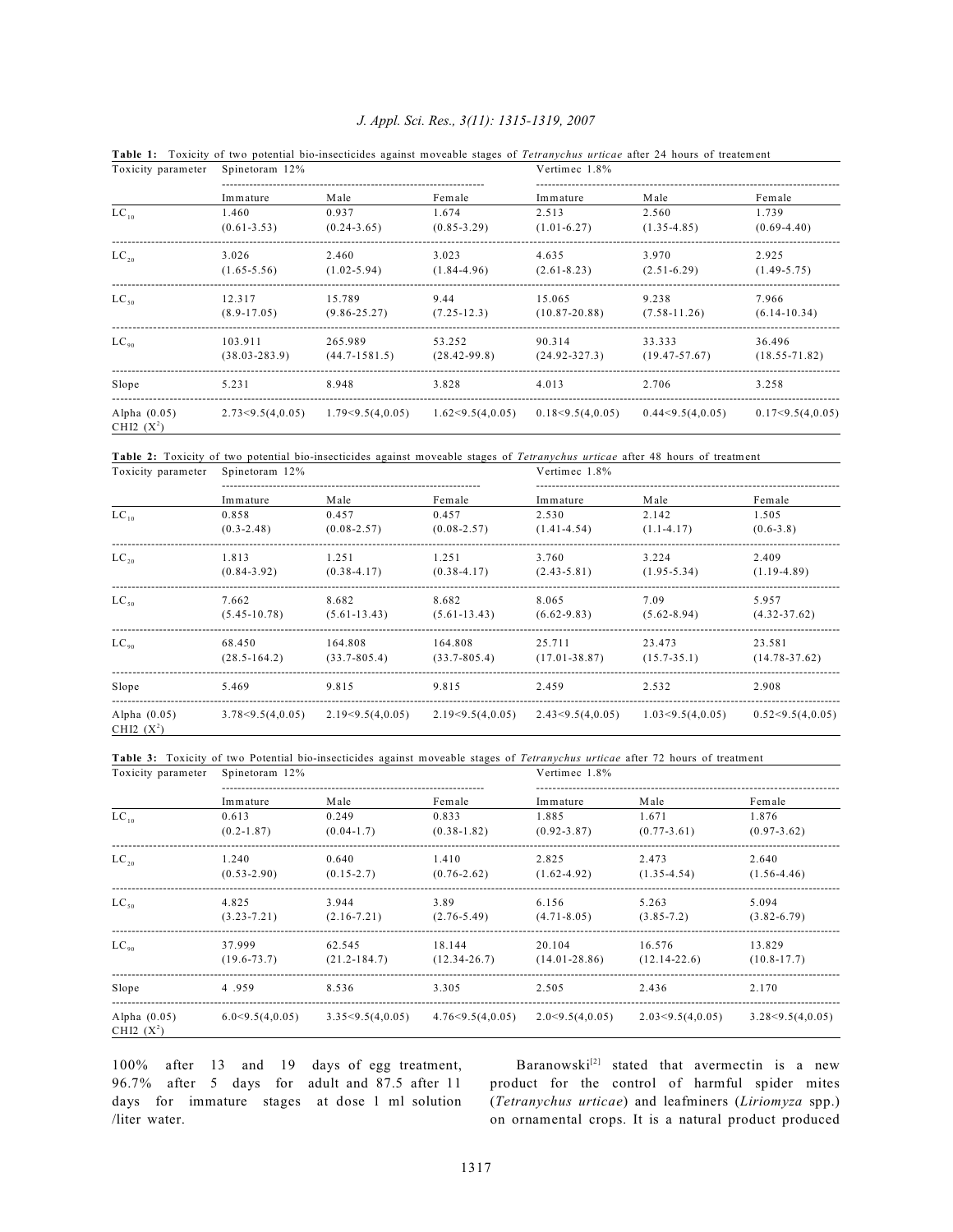**Table 4:** Comparative toxicity of bio-insecticide between Spinetoram and Vertimec against moveable stages of *T. urticae* Days after treatments Toxicity index<sup>\*</sup>

| Days alice treatments |          | TUAICILY IIIUCA |        |  |  |  |
|-----------------------|----------|-----------------|--------|--|--|--|
|                       | Immature | Male            | Female |  |  |  |
| 24 h                  | 0.818    | 1.709           | 1.184  |  |  |  |
| 48 h                  | 1.053    | 1.225           | 1.457  |  |  |  |
| 72 h                  | 0.784    | 0.749           | 0.764  |  |  |  |

Toxicity index =  $LC_{50}$  of Spinetoram /  $LC_{50}$  of Vertimec



**Fig. 1:** Efficacy of spinetoram on reduction of infestation of T. urticae under field condition

by the soil microorganism *Streptomyces avermicis*. Avermectin has a unique mode of action. It is chemically unrelated to any other miticide or insecticide. Avermectin is non phytotoxic at the recommended dose on virtually all varieties tested. Avermectin leaves no visible residue, but provides a reservoir of long-lasting activity within the leaf. It is not considered disruptive to natural predators or beneficial insects.

EL-Adawy *et al.*<sup>[9]</sup> tested eleven acaricides from different chemical groups and the entomopathogenic fungus; *Beauveria bassiana* against the two spotted spider mite *Tetranychus urticae* infesting cucumber under plastic house conditions. Generally results, chlorfenapyr, abamactin, fenpropathrin, azocyclotin, propagate (Acargite), propagate (Comite), fenpyroximate and fenazaquim reduced the infestation to  $(71.25 - 80.38\%)$  whereas hexythiazox, bromopropylate and ethion reduced it to (61.25- 62.87%). *Beauveria bassiana* resulted in 80.86% percentage reduction in the mite population.

Santos  $et \ al.<sup>[22]</sup> evaluated the practicality and$ efficiency of chlorfenapyr and abamectin for the control of *Polyphagotarsonemus latus* and *Tetranchus urticae* on cotton in Miguelopolis, Sao Paulo, Brazil, during Junary-February 1997. Chlorfenapyr was applied at 120, 240, 300 and 360 g a.i./ha and abamectin at 9 g a.i./ha plus 0.25% natural oil. Chlorfenapyr at 300 g.a.i./ha is recommended for the control of both mites on cotton and abamectin plus natural oil was also effective. EL-Adawy *et al*<sup> $[10]$ </sup> mentioned that Kelthane was the most effective compound exhibited 86.93% reduction followed by bioacaricides Challenger 80.72%  $>$  Fabcomic 79.32%  $>$  Milbenkock 79.14%  $>$  Biofly 78.64% > Medmic 78.62% > Chemelite 77.38% > Biosect 75.62% redction in the two spotted spider mite population.

#### **REFERENCES**

- 1. Abbott, W.S., 1925. A method of computing the effectiveness of an insecticide. J. Econ. Entomol., 18: 265-267.
- 2. Baranowski, T., 1991. Avermectins new group of pesticides for plant protection. Pruszynski,-S (ed). Instytyt Ochrony Roslin (Poland). Materials of the 31<sup>st</sup> Research Session of Institute for Plant Protection. Pt.1. Reports Materialy 31 Sesji Naukowej Instytut Ochrony Roslin Cz. 1 Referaty Poznan (Poland). Panstwowe Wydawnictwo Rolnicze i Lesne, 214-220.